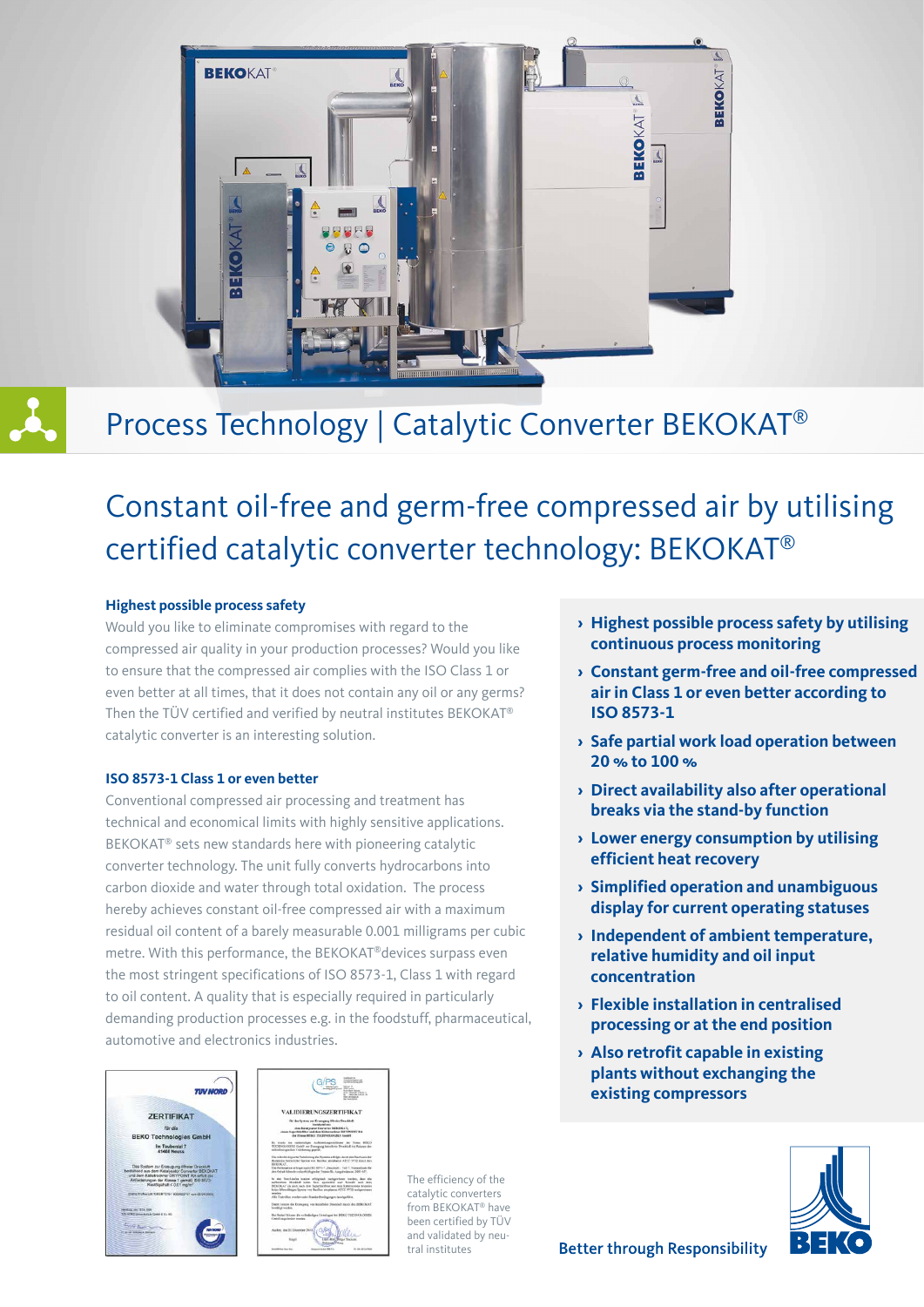## BEKOKAT® - for constant oil-free and germ-free compressed air, independently of ambient conditions

The intake air for the compressed air generation is usually loaded with hydrocarbons. Even with oil-free compressed air generation, a processing and treatment solution is therefore required.

The BEKOKAT® provides constant oil-free compressed air which is better than Class 1 according to ISO 8573-1. The catalytic compressed air processing breaks down all hydrocarbons in the compressed air into carbon dioxide and water. It is therefore not important which origin they have.



An oil-free compressed air generation cannot solely ensure constant Class 1 or even better due to the ambient conditions.

### Oil-free compressing as a guarantee for oil-free compressed air? Not necessarily

The main source of oil in the compressed air is the compressor: A proportion of the lubrication oil always enters the compressed air with oil-lubricated machinery. In order to prevent this, the installation of compressors with oil-free compression is a common procedure. Although this method does prevent the entry of additional lubricating oil shares into the compressed air, it is still not a guarantee for oil-free compressed air.

### **Pollutants in the intake air are the problem**

The reason for this are pollutants in the ambient air which also contaminate the intake air in your plant. For example, hydrocarbons are released in combustion procedures for motorised vehicles or in industrial production processes. Although most of these chemical compounds are considered to be harmless, and there are no guidance values due to the different potential effects of the individual components. However, measurements have indicated that even in rural areas with low private car and industrial densities, the proportion of hydrocarbons in the air has considerable exceeded the limiting value of Class 1 of 0.01 mg/m<sup>3</sup> in some areas. This means that: Anyone who exclusively relies on oil-free compression cannot prevent hydrocarbons from entering the compressed air from the intake air and accumulating there in higher concentrations.

### **Reliable ISO Class 1 or even better every time**

Compressed air of the highest quality according to ISO 8573-1 can therefore only be guaranteed when, in addition to oil-free compressing, a corresponding treatment is also executed. An ideal system solution is hereby provided by the BEKOKAT® catalytic converter: It breaks down all hydrocarbons in the compressed air into carbon dioxide and water in a unique process stage. The residual oil content exceeds the requirements for Class 1 according to ISO 8573-1.

Moisture, humidity and particle content will also be specified in addition to the oil content. The required absence of particles is ensured by the appropriate filter stages (CLEARPOINT®) and the required relative humidity by means of coordinated dryers (DRYPOINT®). Utilising measuring technology (METPOINT®) enables continuous measuring for the current compressed air quality and documenting it. Alarms can be triggered automatically with any deviations. This creates real process safety in the whole compressed air supply system.

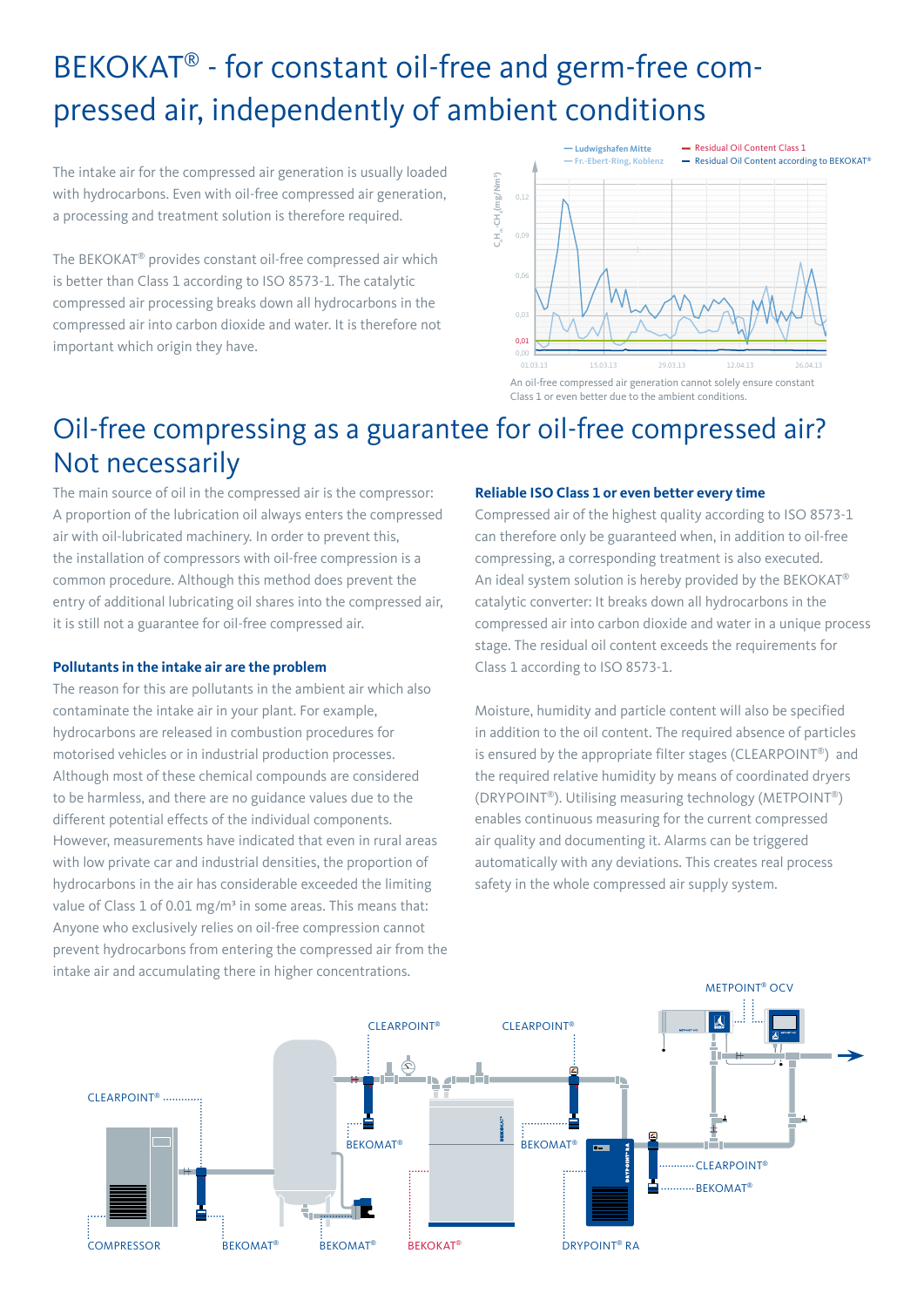### Operating principle of the BEKOKAT®

To treat compressed air with the BEKOKAT® ,the specially developed granular material in the pressure vessel is heated up to a temperature of 150 °C. The oil molecules in the compressed air flowing through the heated up container in the catalytic converter (1) will be converted fully to water and carbon dioxide (3) on the surface in the catalytic converter granules (2 ). Completely oil-freed, germ-free compressed air then exists the

container. The incidental condensate from the cooling of the compressed air is also oil-free and can be channelled into the sewage system without treatment. With the BEKOKAT® , the relevant parts are installed as maintenance friendly except for the container, which still functions without attachments which could have a negative effect on the flow behaviour. Everything is easily accessible in case of maintenance.



| Oil molecule (hydrocarbon and hydrogen) | Catalytic converter | $N_{2}$ -Nitrogen | $O2$ -Oxygen                         | $CO2$ -Carbon dioxide | H <sub>2</sub> O-Water |
|-----------------------------------------|---------------------|-------------------|--------------------------------------|-----------------------|------------------------|
|                                         |                     | CO                | $\bullet\hspace{-4pt}-\hspace{-4pt}$ | $0 - 0 - 0$           | $\bullet$ $\bullet$    |

## Safety and cost efficiency from the start and for years afterwards

The air/air heat exchanger in the BEKOKAT® retains the average power consumption to a very low level. The ensures energy saving lack of oil with the best possible quality.

An especially economical benefit is also the enormous service life of the special granular material. An exchange is only necessary after 20,000 operational hours.

There is also the highest standard of process reliability, since the performance is provided completely independent of ambient temperature.

Even in partial work load operation down to 20 %, the catalyst technology of the BEKOKAT® reveals its effectiveness without restrictions. The BEKOKAT® impresses as extremely flexible in

the installation. It can be installed centrally in a compressed-air treatment unit and can process 100 % of the produced oil-free compressed air, or it can be installed in subsections or even in the direct vicinity of the compressed air consumer, whereby only the oil-free compressed air flow is treated, which is also required to be oil-free.

The BEKOKAT® therefore provides a solution that combines the advantages of oil-free and oil-lubricated compression: low investment through conventional, oil-lubricated compression and maximum safety through certified lack of oil with a value of up to 0.001 mg / m<sup>3</sup>. A price-performance ratio that cannot be exceeded with very high process safety and reliability.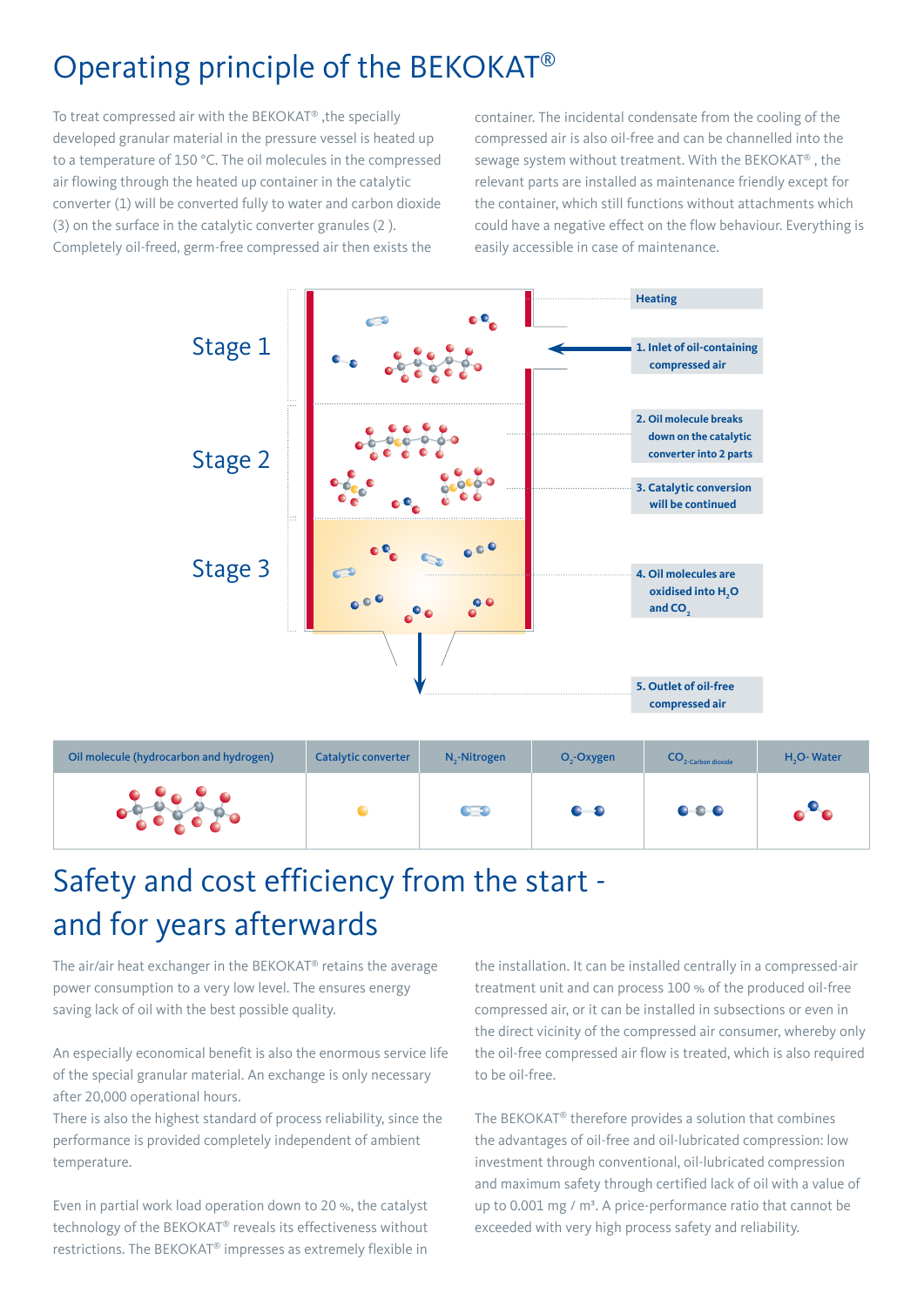## Defined compressed air quality according to ISO 8571-3

The oil content is defined according to classes in accordance with ISO 8573(compare figure on the right). All the oil will be reliably broken down by the catalytic converter splitting process in the BEKOKAT® . This will enable Class 1 or even better to be achieved. Should so much oil enter in the event of an accident which means that the compressed air can no longer be processed reliably, then close the precision valves and prevent any other oil leakage.

## Certified safety and reliability for your processes by utilising oil-free and germ-free compressed air

The higher the demands on the quality of compressed air, the greater the demands on the documentation. Quality management requires the use of specific approved devices and a corresponding independent verification.

BEKO TECHNOLOGIES provides this verification by means of elaborate tests from independent institutes which confirm and certify the performance capability of the BEKOKAT®. Together with TÜV Nord, verification has been provided under real operating conditions to confirm that compressed air, which is processed and treated with the BEKOKAT® , exceeds the specification according to Class 1 of the ISO 8573-1. In a second series of trials with the Gesellschaft für Produktionshygiene und Sterilitätssicherung mbH (GfPS), it was confirmed that compressed air contaminated with bacteria was found

| ISO 8573-1, 2010 | Oil content : liquefied, aerosol, mist |  |  |
|------------------|----------------------------------------|--|--|
| Class            | mg/m <sup>3</sup>                      |  |  |
|                  | User defined, but < Class 1            |  |  |
|                  | 0.01                                   |  |  |
| $\mathcal{D}$    | 0.1                                    |  |  |
| $\mathbf{R}$     | $\langle$ 1                            |  |  |
|                  | 5                                      |  |  |

to be germ-free after being processed and treated in the BEKOKAT® . No living bacteria could be identified or verified in the compressed air flow after the treatment process. This is also confirmed independently by examination results from two renowned testing institutes which verify the high effectiveness of the innovative catalytic converter technology. Both certificates provide you with the required safety and

reliability in compressed air processing and treatment for your sensitive processes.

### Oil-free compressed air supply also as retrofit capable – centralised or direct upstream of the application

The BEKOKAT® is also ideally suitable for retrofitting into existing compressor stations. Any station with existing oil-lubricated compressors can be easily turned into a supply system for oilfree compressed air.

# Innovative technology with practice-oriented details

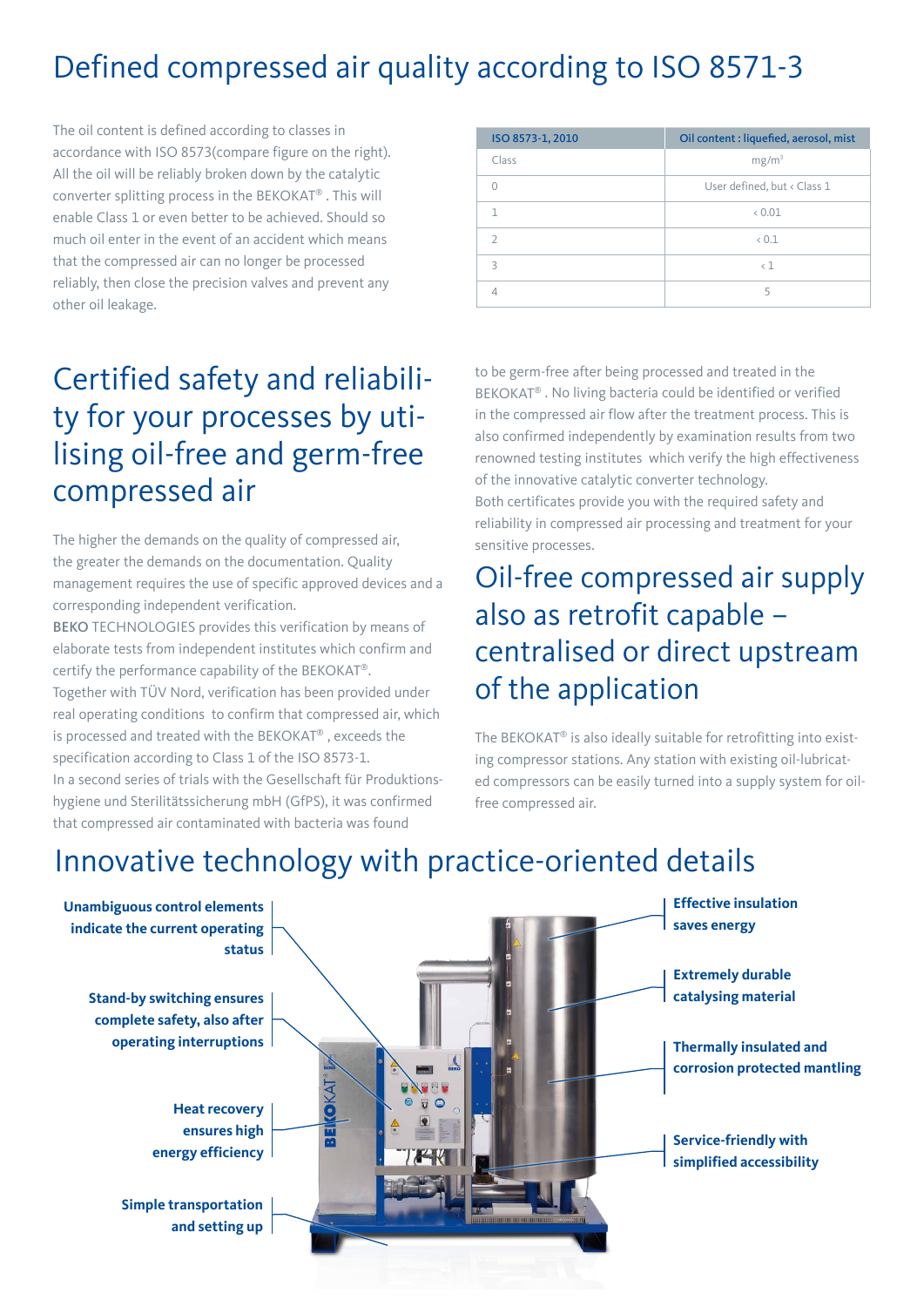### Technical data:



| <b>BEKOKAT<sup>®</sup></b>          | $CC - 060$               | $CC - 120$               | $CC - 180$               | $CC - 360$               | $CC - 720$               | $CC - 1200$           |
|-------------------------------------|--------------------------|--------------------------|--------------------------|--------------------------|--------------------------|-----------------------|
| Volume flow rate ( $m^3$ /minute) * | 1                        | $\overline{2}$           | 3                        | 6                        | 12                       | 20                    |
| Pressure (bar [gauge])              | 16                       | 16                       | 16                       | 16                       | 16                       | $11**$                |
| Power supply                        | 1 Ph.   230 V  <br>50 Hz | 1 Ph.   230 V  <br>50 Hz | 3 Ph.   400 V  <br>50 Hz | 3 Ph.   400 V  <br>50 Hz | 3 Ph.   400 V  <br>50 Hz | 3 Ph.   400 V   50 Hz |
| Install. Performance (kw)           | 1                        | 1.64                     | 2.6                      | 5.1                      | 8.7                      | 13.8                  |
| Average Performance (kw)            | 0.52                     | 0.86                     | 1.33                     | 2.17                     | 3.26                     | 3.75                  |
| Connection                          | 1"                       | 1"                       | 1"                       | $1\frac{1}{2}$ "         | 2"                       | $2\frac{1}{2}$ "      |
| <b>Dimensions</b>                   |                          |                          |                          |                          |                          |                       |
| $A$ (mm)                            | 1734                     | 1719                     | 1440                     | 1578                     | 1747                     | 2170                  |
| $B$ (mm)                            | 800                      | 950                      | 950                      | 1300                     | 1550                     | 1650                  |
| $C$ (mm)                            | 420                      | 450                      | 525                      | 650                      | 850                      | 1050                  |
| Weight (kg)                         | 130                      | 200                      | 275                      | 315                      | 525                      | 805                   |
| Order ref.                          | 4009636                  | 4010039                  | 4010302                  | 4010833                  | 4011162                  | 4015280               |

### **Flexible application**

The details for technical data are stated for an operating pressure of 7 bar [g]. Pressures which deviate from this are quite possible. We would of course be pleased to design a plant individually tailored to your application case. Please contact us.

#### **Cost-saving operation**

The installed performance will mainly be required in the heating up stage after switching on the BEKOKAT®. The BEKOKAT® operates as a cost-saving and efficient device with low energy consumption during operation by utilising the integrated heat exchanger.

Other voltage ratings: on request. Other models on request. From model CC - 180 without housing casing.

\* relates to  $+20$  °C and 1 bar [abs.]

16 bar [g] version on request